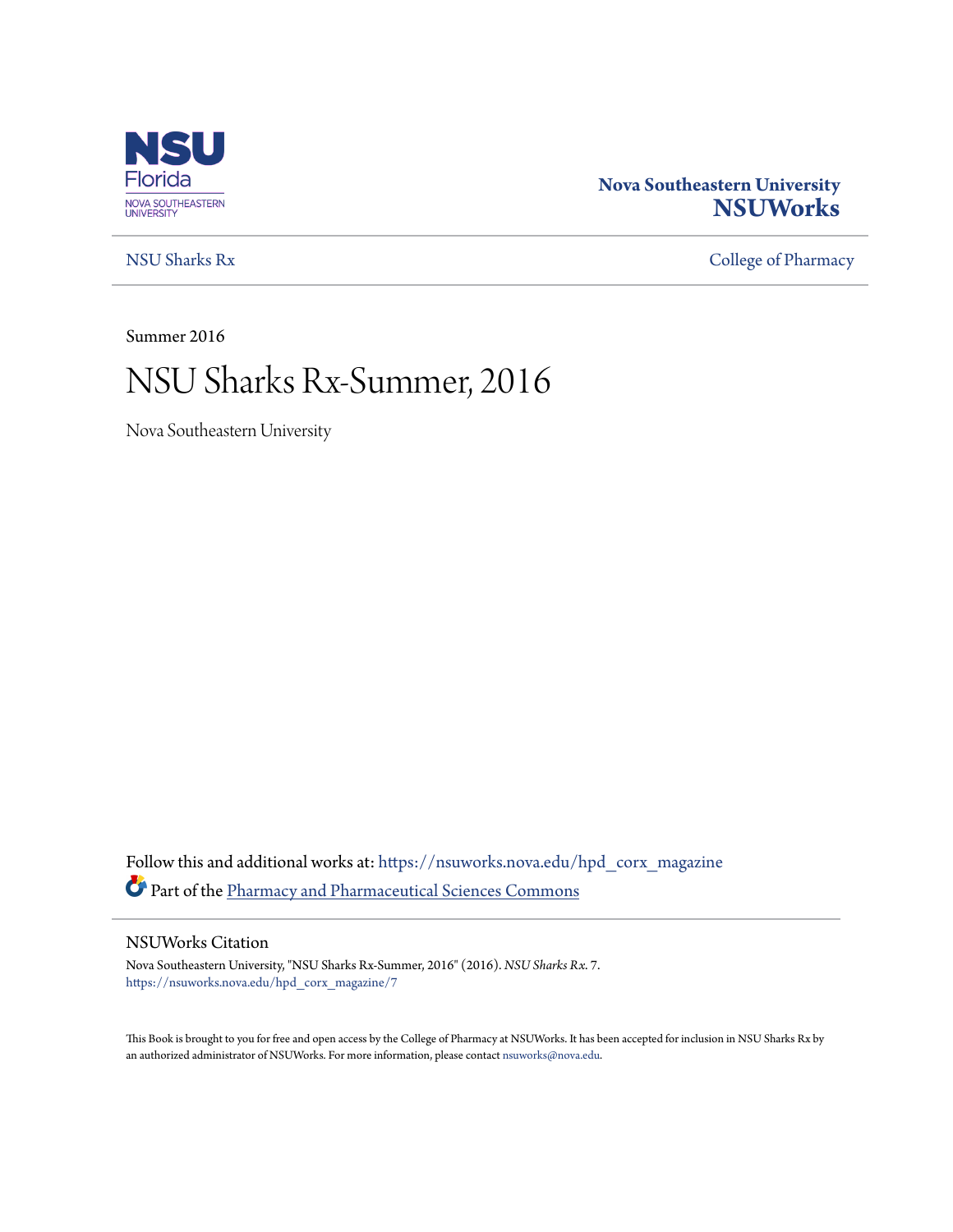





Lisa Deziel, Pharm.D., Ph.D. Dean, College of Pharmacy

Special congratulations to the NSU College of Pharmacy Class of 2016! I hope all our readers spent time this summer accomplishing goals, experiencing adventures, and enjoying time with loved ones. Things have been busy and preparation of this newsletter brought forth the realization we have indeed become a college that provides amazing opportunity and growth to our family. We are seeing remarkable student successes, a significant increase in external funding, and a commitment to engaging students both in and outside the classroom. When you are on any of our campuses, you will find the college pulsating with new ideas that will transform both our curriculum and the profession of pharmacy. I could not be prouder of the progress we are making and look forward to our continued commitment to being the best.

I had a wonderful time greeting alumni at the FPA Annual Conference and encourage all of our alumni to visit with us at the FSHP Annual Meeting, our upcoming Homecoming Alumni Reunion, November 4, 2016 in Fort

Lauderdale or our Alumni Reunion in Puerto Rico to be held August 12, 2016. In Fort Lauderdale, we will be honoring our charter classes, who will be so very proud of what this college has become; a success rooted in the foundation they built as our pioneers. Please continue to be a part of our growth and success and be proud to be an NSU Shark!

#### *Shark Pride!*

Lisa Deziel, Pharm.D., Ph.D.

### **COLLEGE PRIDE**

**The College of Pharmacy an authorized CE Provider in Puerto Rico**



NSU-College of Pharmacy is now an authorized CE provider by the Department of Health of Puerto Rico, allowing us to design programs to help educate health practitioners at all levels. The Puerto Rico Campus Continuing Education Division hosted its first CE program in conjunction with the 2016 CooPharma Expo in May at the Sheraton Puerto Rico Convention Center. During the Expo, three continuing education courses were offered, each well attended by approximately 170 participants. Courses presented included "Preventing Medication Errors in Community Pharmacy," by Frances Colón-Pratts, Pharm. D., clinical assistant professor, pharmacy

practice, "Legal Aspects Applicable to Community Pharmacy Practice" by Margarita Miranda, R.Ph., J.D., academic facilitator/instructor, sociobehavioral and administrative pharmacy, and "Pharmaceutical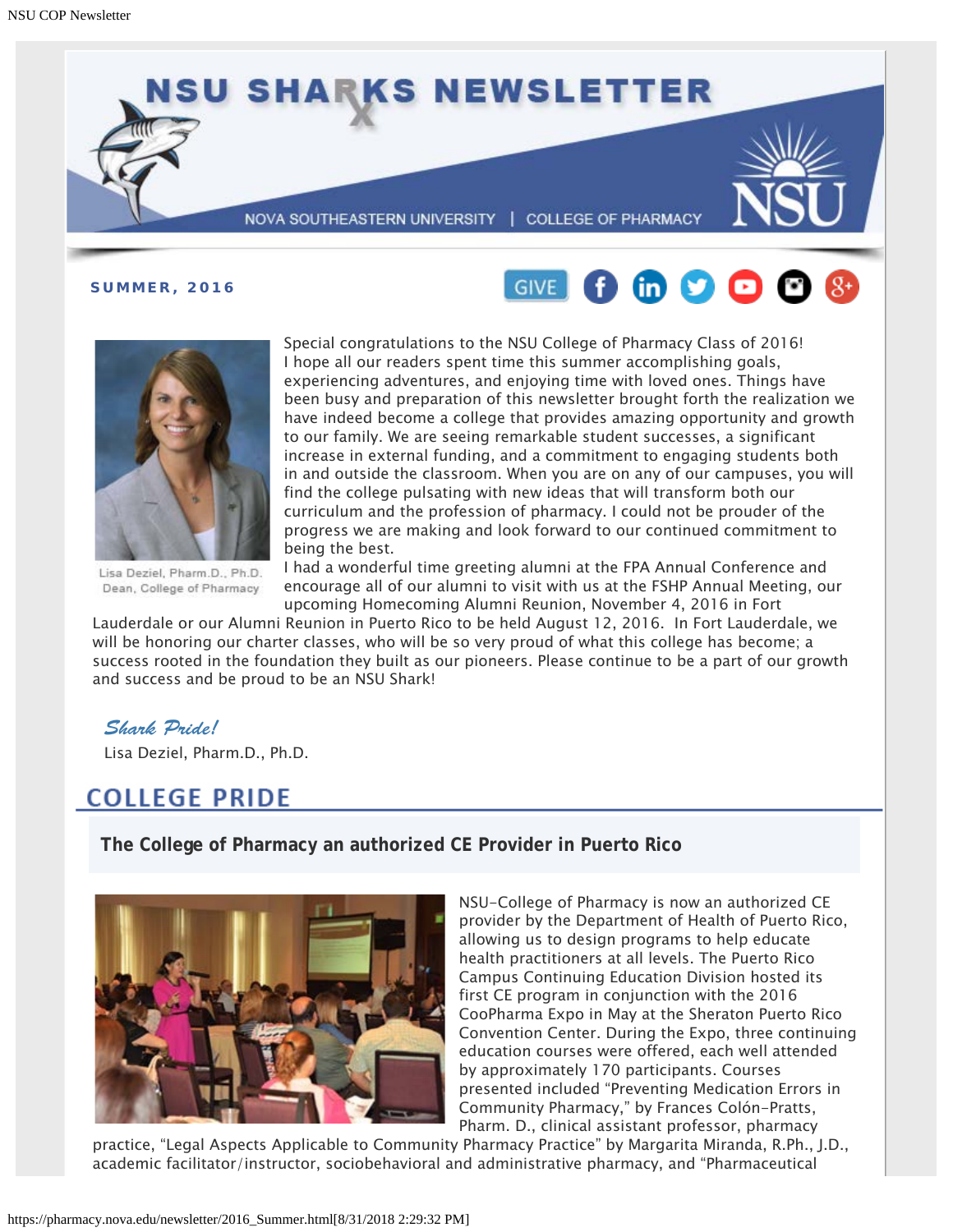Ethics," by Blanca I. Ortíz, Pharm. D., assistant dean, Puerto Rico ('03).

#### **Raising And Sustaining the Level of Our Extramural Funding**



The College is actively expanding its research enterprise by supporting faculty who secure extramural funding through our newly developed Million Dollar Club. Richard Deth, Ph.D., professor pharmaceutical sciences, recently secured an award of over half a million dollars as part of a larger study to treat veterans with Gulf War Illness. Extramural funding helps support NSU's goal of obtaining \$300M in funding by 2020. To find out more about the college's Million Dollar Club, contact Peter Gannett, Ph.D., associate dean, research & graduate education at [pgannett@nova.edu](mailto:pgannett@nova.edu).

#### **NSU Clinic Pharmacy Featured in Drug Store News**



NSU's Clinic Pharmacy, located on our Fort Lauderdale/Davie Campus, fills prescriptions and provides free monthly screenings for the South Florida community. In addition to serving NSU and the community at large, the on-campus pharmacy provides great opportunities for pharmacy students who want to apply what they have learned in the classroom to real-life situations. A desire to do more than just dispense medications spurred the team to develop innovative clinical pharmacy services, including chronic disease management and integrative medicine clinics — and that, in addition to its collaborative practice and community engagement, is why NSU Clinic Pharmacy was named

the Community Pharmacy of the Month by Drug Store News which highlights community pharmacies who are implementing patient services and programs to drive pharmacy quality. Read more...

#### **President's Faculty Research and Development Grant and Quality of Life Awards Ceremony**

As Nova Southeastern University matures, a part of its evolving mission is the development of its faculty. The ceremony for the 17th Annual President's Faculty Research and Development Grant and 14th Annual Quality of Life (QOL) Awards was recently held in the Don Taft University Center on NSU's Fort Lauderdale/Davie campus.

We are proud of our faculty successes winning a QOL award for Improving Quality of Life and Cardiovascular Health and Wellness of Elderly Patients in South Florida through the development of multidisciplinary intervention in the primary care setting. We are also honored by the number of faculty who received PFRDG awards: Michelle A. Clark, Ph.D., associate professor and chair, Anastasios Lymperopoulos, Ph.D., associate professor, Jean Latimer, Ph.D., associate professor, Robert Speth,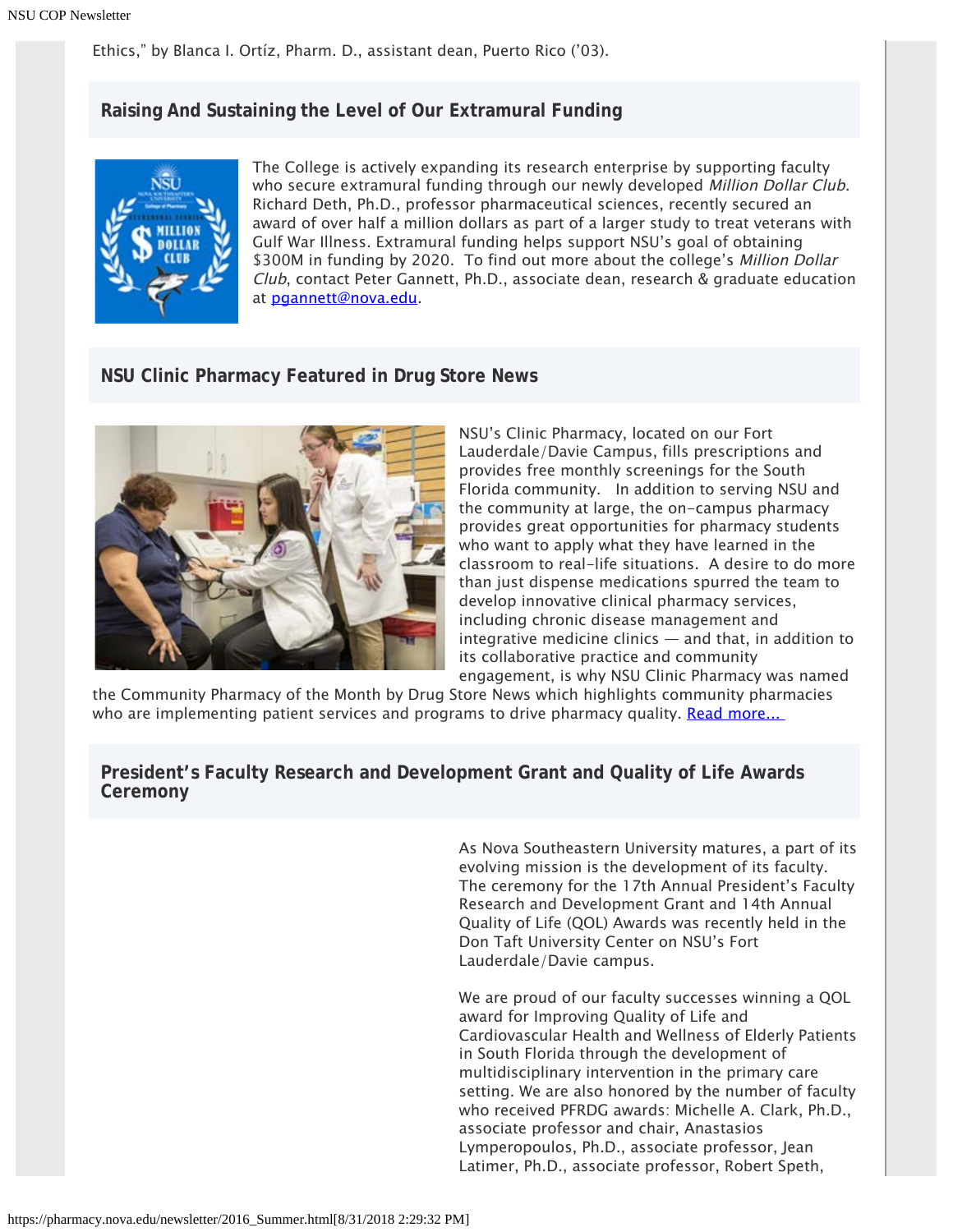

Ph.D., professor, Ana Maria Castejón, Ph.D., associate professor, Malav Trivedi, Ph.D., assistant professor, Luigi Cubeddu, M.D., Ph.D., professor. We also recognize the following student recipients: Shmuel Negussie, M.S., Ph.D. candidate, Jordan Spaw, B.S., Ph.D. candidate, Omar Ibrahim, B.S., Ph.D. candidate, Katie A. McCrink, B.S., ('18), and Natalie Builes, B.S., ('18). [Read more…](https://nsunews.nova.edu/nsu-hosts-presidents-faculty-research-and-development-grant-pfrdg-and-quality-of-life-awards-ceremony-3)

**Hear what students say about NSU's College of Pharmacy**



"My time at NSU's College of Pharmacy was invaluable to me...the ability to interact with many students from all the health professions helped shape me for what is critical in the current healthcare landscape today. The COP has kept me informed with all of its growth over the years and I am proud to be in a position today where I can help give back to NSU everything it has done for me."

Osmel (Ozzie) Delgado, Pharm.D., MBA, FASHP, ('02), 2013 NSU Distinguished Alumni Achievement Honoree.



"One of the most rewarding experiences from the College's Dean's Ambassador Program is meeting alumni at the Alumni CE Socials... I get to mix and mingle with not just pharmacists, but NSU COP pharmacists. Having the opportunity to sit with them and talk to them is very beneficial. The advice they give me is like no other. They have been in my exact shoes and are now in the positions that I strive to be in one day. Haley Perkins, B.S., ('18), Dean's Ambassador.

[Read more...](http://pharmacy.nova.edu/testimonials/) Share your testimonials with us at [copalumni@nova.edu](mailto:copalumni@nova.edu)

## **STUDENT PRIDE**

**Students Soar at FPA Annual Conference**

Farima Raof ('17) was the first student ever to be inducted into the prestigious Florida Pharmacy Association #1 Club. The club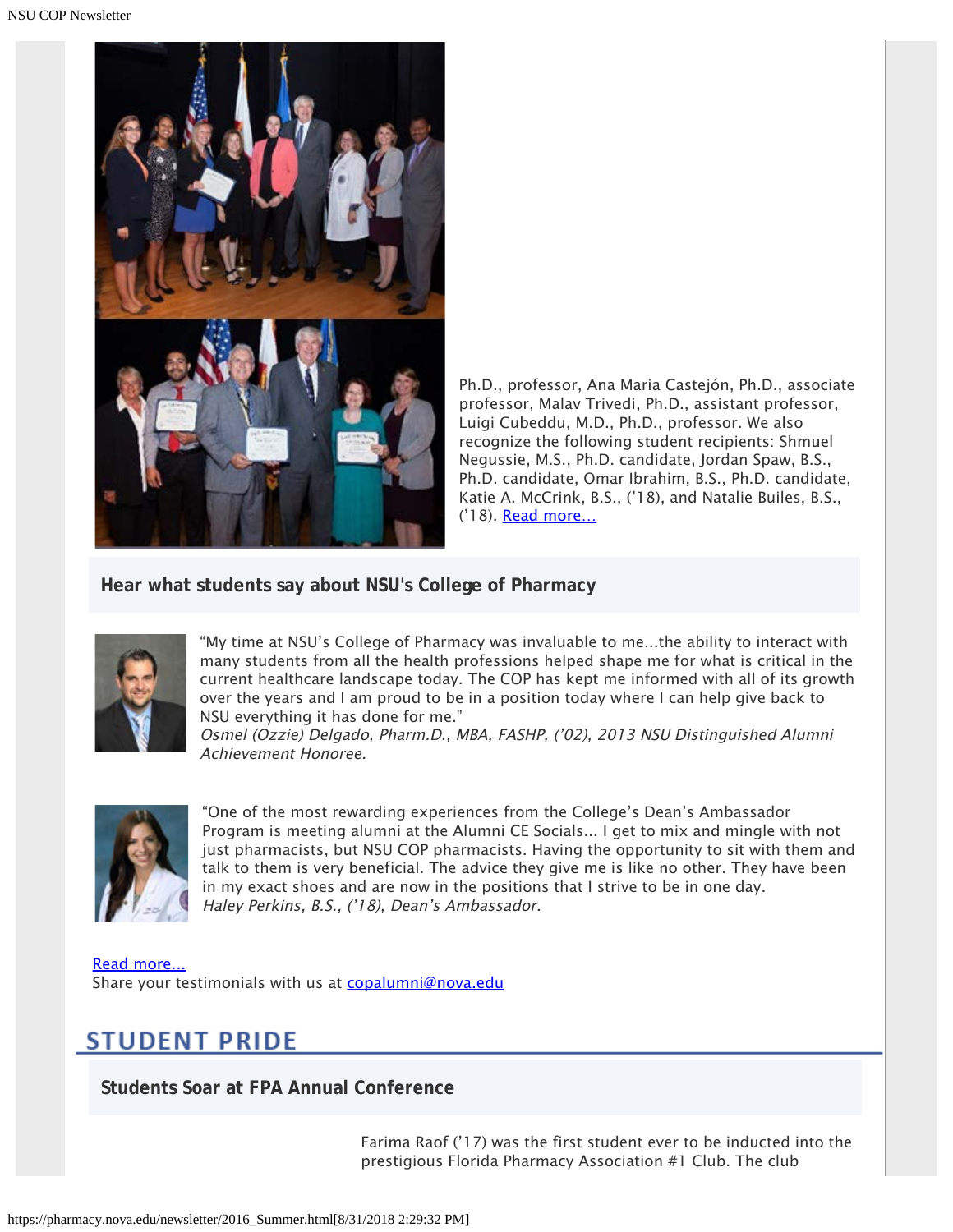

recognizes those members who demonstrate extraordinary commitment to increasing membership in the FPA, as well as increasing the strength and influence of the entire pharmacy profession. She has been extraordinarily involved in leadership positions in several pharmacy associations and organizations and serves as a member of the Florida Student Affairs Council.



Congratulations to our amazing Self-Care Team for winning the OTC Jeopardy. The game tested participants' knowledge in various categories of OTC medications. Teams competed for the big title with answers being evaluated by a panel of judges. Through a fun game of jeopardy, students learned and clarified information concerning OTC medications to help counsel patients. Participants also practiced communication skills working in teams and rationalizing their answers to judges.

Congratulations are also in order for Jessica Greenwood ('18) and Farima Raof ('17) for their first and second place performances respectively in the patient counseling competition at the FPA Annual Conference.

**Students Share a Common Identity and Purpose to Engage with our Community and Address one of NSU's Core Values**



The Beta Lambda chapter of Phi Delta Chi Professional Pharmacy Fraternity chapter presented a donation of \$3,448 to St. Jude Children's Research Hospital during its End of Year Banquet. [Read more...](https://nsunews.nova.edu/phi-delta-chi-makes-annual-donation-to-st-jude-childrens-research-hospital/)



The Student National Pharmaceutical Association (SNPhA) has volunteered over the past six years to help the Crohn's and Colitis Foundation of America, participating in the Foundation's annual fund raiser: Take Steps for Crohn's and Colitis in Huizenga Park. [Read more...](http://www.ccfa.org/)

**ShaRx Tank – Breaking Free from the Status Quo**



This spring, third year students in the College took part in the inaugural ShaRx Tank, the pinnacle of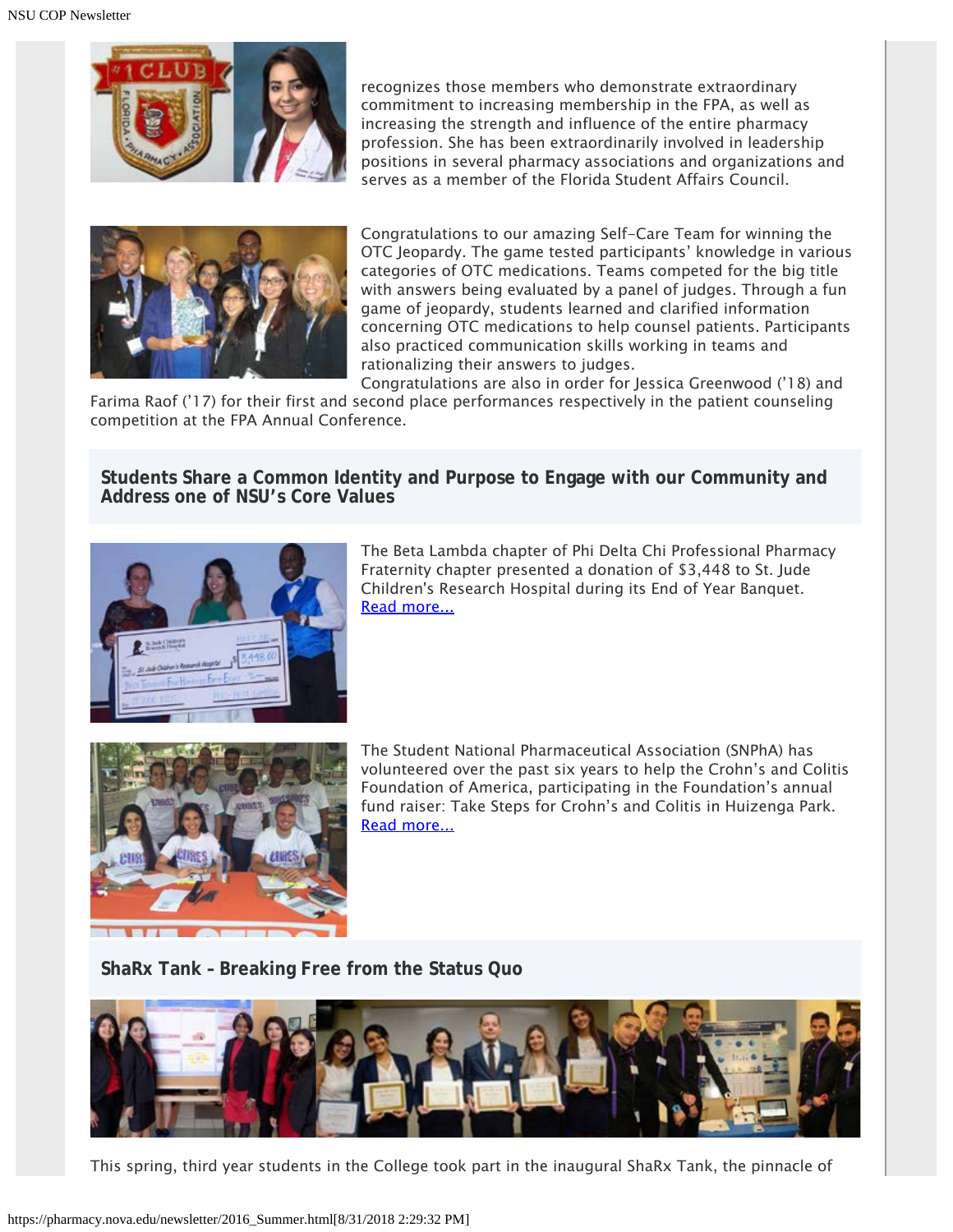their Pharmacy Seminar course. Students presented posters followed by presentations and demonstrations to a distinguished panel, who judged them on originality, practicality, and innovation. Dean Deziel commended students who "displayed professionalism, energy, passion, and knowledge, while presenting ideas that were innovative." Presentations ranged from the PharmBox: Good Health Delivered Monthly to the Impact of Virtual Pharmacist on Patient Outcomes, and many creative ideas in between. Students performed at the highest level of Bloom's Taxonomy and opportunities like this enable our students to create new career opportunities and move the profession forward. Our students are truly "breaking free from the status quo."

#### **2016 Annual Awards Ceremony**



Chloe Tamargo (17) (center) with<br>USPS CDR Paul T. Michaud, Pharm.D., NCPS (left) and Elizabeth Shepherd, Pharm.D., assistant dean (right)

Each year the college acknowledges our senior students who have excelled in service, leadership, research, advocacy, and academics. Awards were offered to 37 students in 33 different categories including awards from national agencies such as the USPHS Excellence in Public Health Pharmacy Practice award which was presented to Chloe Tamargo ('17) as shown with USPS CDR Paul T. Michaud, Pharm.D., NCPS, and Elizabeth Shepherd, Pharm.D., assistant dean.



Erica Ferreris Torres ('16) is the recipient of the prestigious Puerto Rico Pharmacist Association Excellence Medal awarded by the Puerto Rico Pharmacist Association by Executive Director Milagros Morales, R.Ph., and Puerto Rico Pharmacist Association President Nayda Rivera, R.Ph.

Erica Ferreris Torres ('16) with Milagros Morales, R.Ph., and Nayda Rivera, R.Ph.



Graduating students with Dean Deziel after awards ceremony

For a list of all awards and recipients during the "2016 Senior Award Ceremony" *click here.* 

#### **Alumni and Students Take a Stand on Rising Drug Costs and Reimbursement**

Ana D. Vega, ('16), Paul P. Meola, ('16), Julio Ramón Barcelo, Jr., ('18), and Heidi M. Pérez Ruiz ('17) collaborated and published an article in conjunction with dean's advisory board member, Taeho Oh, CPO, US Rx Care and Health Care Consultant, "Commentary on Current Trends in Rising Drug Costs and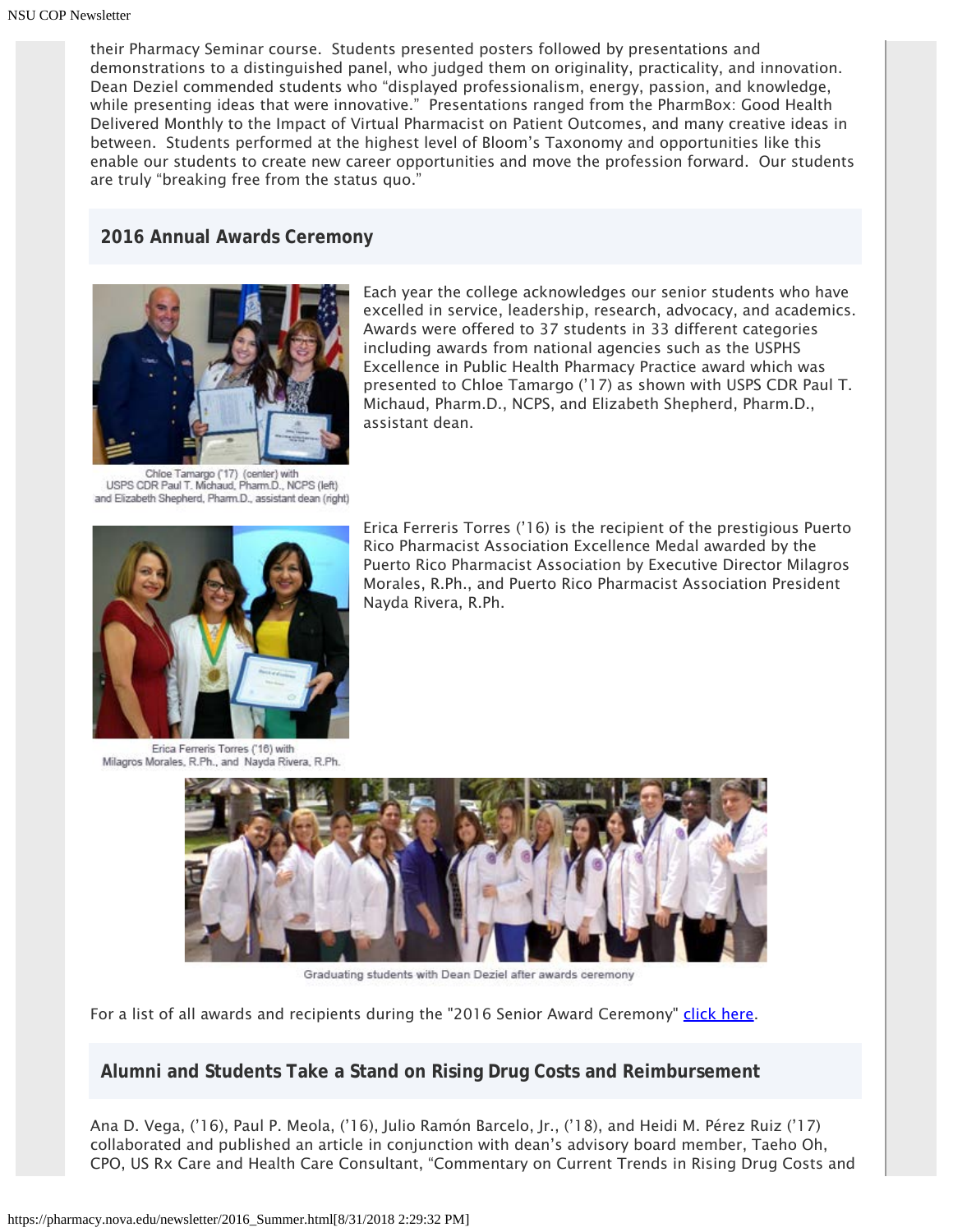Reimbursement below Cost" in Managed Care Magazine, a publication for health plan executives and physicians. [Read more...](https://nsunews.nova.edu/research-by-nsu-pharmacy-students-published-in-managed-care-magazine/)

#### **Congratulations to Our Class of 2016 – You Make Us Proud**



The college recognized 231 Pharm.D.graduates at this year's commencement ceremony at the Don Taft University Center in Fort Lauderdale. The event was attended by family and friends and streamed live across the U.S. and over 32 countries worldwide. Senator Joe Negrón, Florida Senate President-Designate, delivered the keynote address and was honored by NSU Board of Trustees with an Honorary Doctor of Humane Letters Degree.

This year's graduating class included 39 students who were successful in the ASHP Resident Matching Program and will continue to hone their practice and clinical skills in diverse settings such as the VA System in Puerto Rico, Nebraska, and Florida; and hospital and managed care systems from Arizona to Oregon. We are proud of all our graduates and look forward to seeing them excel as professionals.



Brian Hierholzer, Pharm.D. ('03), clinical assistant professor, stands proudly with some of the residency candidates at the awards ceremony

## **FACULTY PRIDE**

#### **Gernant elected as 2017–2019 APhA–APPM New Practitioner Officer**



Stephanie Gernant, Pharm.D., M.S., assistant professor, pharmacy practice, was elected as the New Practitioner Officer of the American Pharmacist Association-Academy of Pharmacy Practice and Management (APhA–APPM). "This is an amazing achievement and wonderful for both Dr. Gernant and the College, helping us increase our national visibility," said Dean Deziel. [Read more...](https://nsunews.nova.edu/nsu-pharmacy-faculty-member-elected-to-national-board/)

**2016 Golden Apple Winner and Finalists Honored**

The Golden Apple Awards for Excellence in Teaching recognizes professors for their contributions to building a stronger, better-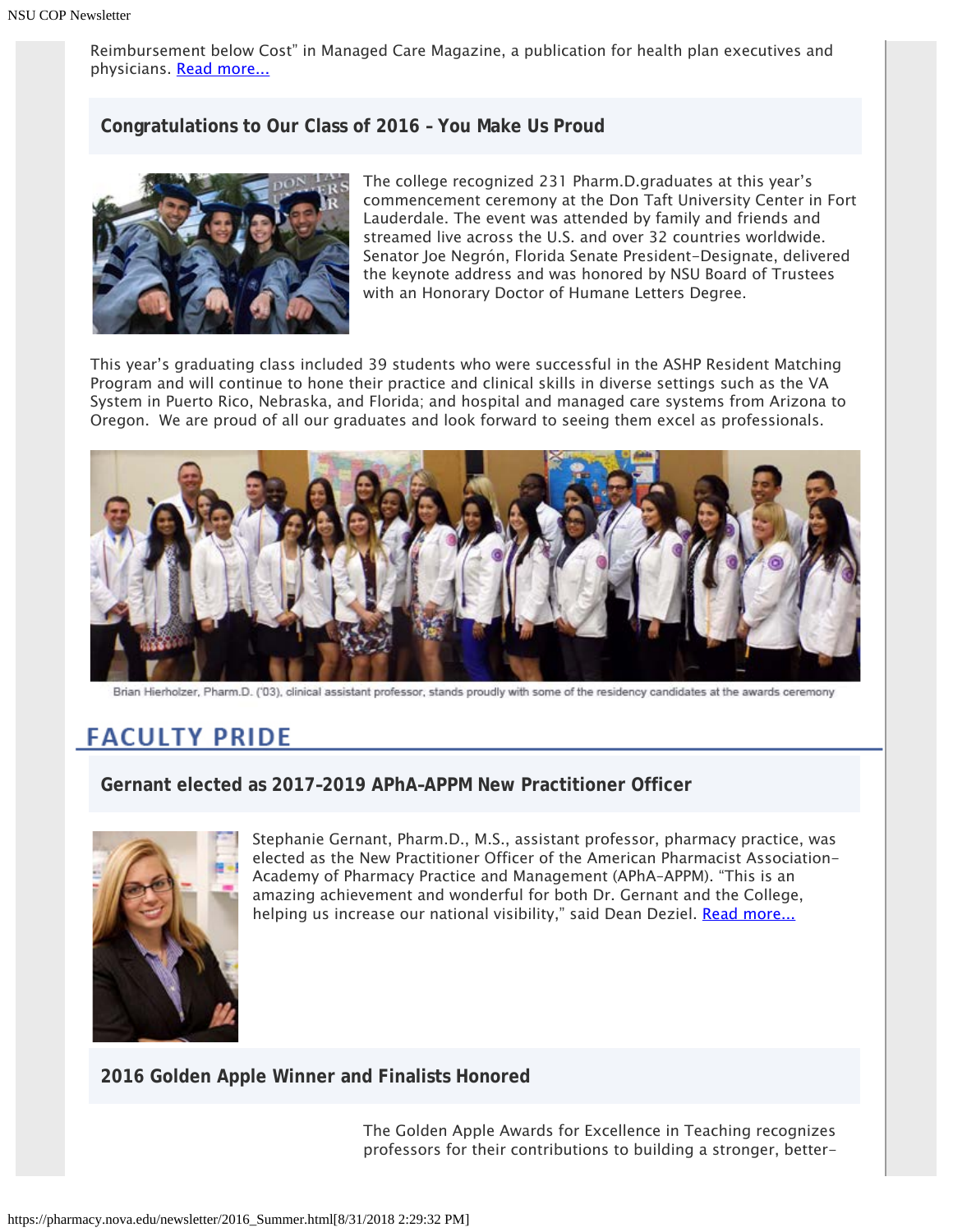

Finalists: Jennifer Steinberg, Pharm.D., Andrea Levin, Pharm.D., and the Winner: Young Kwon, Ph.D. Finalist: Nathan Unger, Pharm.D. (not pictured)

**Chasing Monsters**

educated society. The Golden Apple winner, Young Kwon, Ph.D., assistant professor, pharmaceutical sciences, and finalists were nominated and voted on by our students as deserving of the award by their contributions to the profession. Congratulations to our 2016 Golden Apple recipient winner and finalists and thank you for all you do to educate and develop practitioners and transform the profession of pharmacy. 2016 Golden Apple Award Finalists: Young Kwon, Ph.D , Winner-Class of 2019, Jennifer Steinberg, Pharm.D., Finalist - Class of 2018, Nathan Unger, Pharm.D. - Class of 2017, and Andrea Levin, Pharm.D. - Class of 2016.

Research led by Nathan Unger, Pharm.D., assistant professor, pharmacy practice, Palm Beach Campus, was featured on the international television series "Chasing Monsters" (aka "Wild Catch," aka "Fishing Adventurer"). Unger with his 2015 Pharmacy Practice Seminar group who dubbed themselves the "Unger Ninjas." [Read more...](https://nsunews.nova.edu/nsu-shark-research-to-be-featured-on-international-fishing-show)

#### **College of Pharmacy Hosts Annual Faculty Development Retreat**



Faculty, administrators, and student ambassadors attended the two-day Faculty Development Retreat at the Sonesta Hotel in Fort Lauderdale. The program provided a highly interactive platform with discussions related to innovations and entrepreneurship, expanding teaching opportunities, and flipping the classroom. The event was highlighted with team building activities such as faculty debates, beach activities, and a Painting with a Twist contest.

#### **Integrating Pharmacists into Accountable Care Organizations**

As healthcare moves to value-based arrangements and delivery models like accountable care organizations (ACOs), the benefit of incorporating a pharmacist cannot be overlooked. Tina Joseph, Pharm.D., assistant professor and Renee Jones, Pharm.D., director of preceptor development, outlined how pharmacists can be integrated into ACOs to improve care and patient satisfaction, while reducing cost. [Read more...](http://www.ajmc.com/conferences/amcp2016/integrating-pharmacists-into-acos#sthash.rd7CRWIZ.dpuf)

#### **Faculty Member Publishes HIV Pharmacist Guidelines**

Elizabeth Sherman, Pharm.D., ('07), assistant professor, pharmacy practice was one of only four pharmacists from around the country, selected to author the American Society of Health System Pharmacist (ASHP) Guidelines on Pharmacist involvement in HIV care. These guidelines will be used to advocate for change and improve and standardize pharmacist care nationally. The year-long involvement of this initiative culminated in a joint endorsement by both the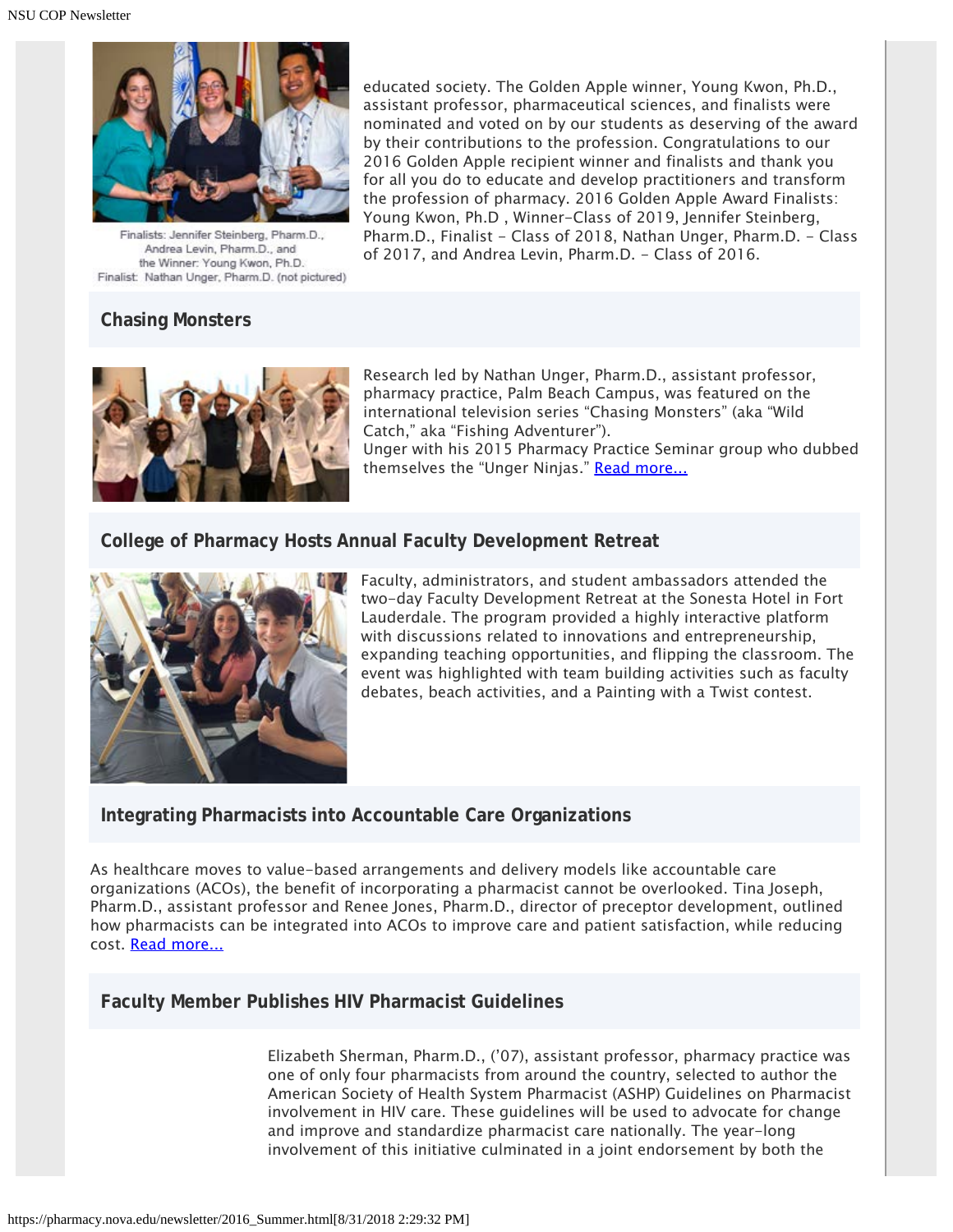

Shara Elrod, Pharm.D. (standing) and Elizabeth Sherman, Pharm.D. ('07) administer a rapid HIV blood test to a patient

ASHP and the American Academy of HIV Medicine underscoring the importance of interdisciplinary care. The ASHP also identified Sherman as a section editor for a new HIV pharmacotherapy textbook that will be published next year. Sherman also contributed an article entitled Opportunities Abound for Increased Pharmacists' Role in Treating Patients with HIV in the ASHP InterSections Magazine. "Pharmacists in all care settings are well positioned to meet the unique needs of HIV-infected patients because the cornerstone of

effective HIV care is individualized and complex medication therapy," said Sherman. [Read more...](http://www.ajhp.org/content/early/2016/02/11/ajhp150623?papeto) and also [read here.](http://www.ashpintersections.org/2016/05/opportunities-abound-for-increased-pharmacists-role-in-treating-patients-with-hiv/)

### **ALUMNI PRIDE**

#### **Overcoming an Uphill Challenge**



Crislus Paulino's journey to become a pharmacist was quite an uphill challenge. While pursuing her Pharm.D. degree at the college, she was diagnosed with a malignant brain tumor. After successful brain surgery, she graduated with the Class of 2016 surrounded by her husband and family. Her heartwarming story was featured on WSVN TV where she told viewers that she believes God put her through this trial to prepare her to help others. [Read more...](https://nsunews.nova.edu/nsu-student-overcomes-tumor-diagnosis-earns-pharmacy-degree/)

**The Truth About Vaccines**



The National Adult and Influenza Immunization Summit (NAIIS) asked the public to help educate adults about the importance of adult vaccines. Individuals and groups were invited to

create and submit a short video which promotes adult immunization. We are happy to announce that our recent 2016 graduates Cullen Adre, Pharm.D., James Clinard, Pharm.D., Ernesto Pérez, Pharm.D., and Justin Luna, Pharm.D., won the first place award in the NAIIS national video contest in May prior to graduation and traveled to Atlanta to receive the award. Congratulations! [View the video...](https://www.youtube.com/watch?v=0HPzYVSIMHc)

### Keep in touch!

Mislady (Millie) A. Vélez Director, Alumni Development and Professional Affairs Phone: 954-262-1674 [copalumni@nova.edu](mailto:copalumni@nova.edu)

### **Upcoming Events**

- [Alumni Reunions at FPA & FSHP](http://pharmacy.nova.edu/documents/alumniCalendar.pdf)
- CE: Physical Assessment Institute. [July 22-24, 2016](http://pharmacy.nova.edu/ce/schedule.html)

### Tell us your story

Email your updates and stories to [copalumni@nova.edu](mailto:copalumni@nova.edu) or at <https://www.nova.edu/webforms/alumni/> and please include 1 or 2 high resolution photos when possible.

**Florida Pharmacy Association Working to Advance the Practice of Pharmacy**

Congratulations to Andrea Murzello, Pharm.D., ('16), and SimfaRose resident, whose article FPA Working to Advance the Practice of Pharmacy is featured in the April 2016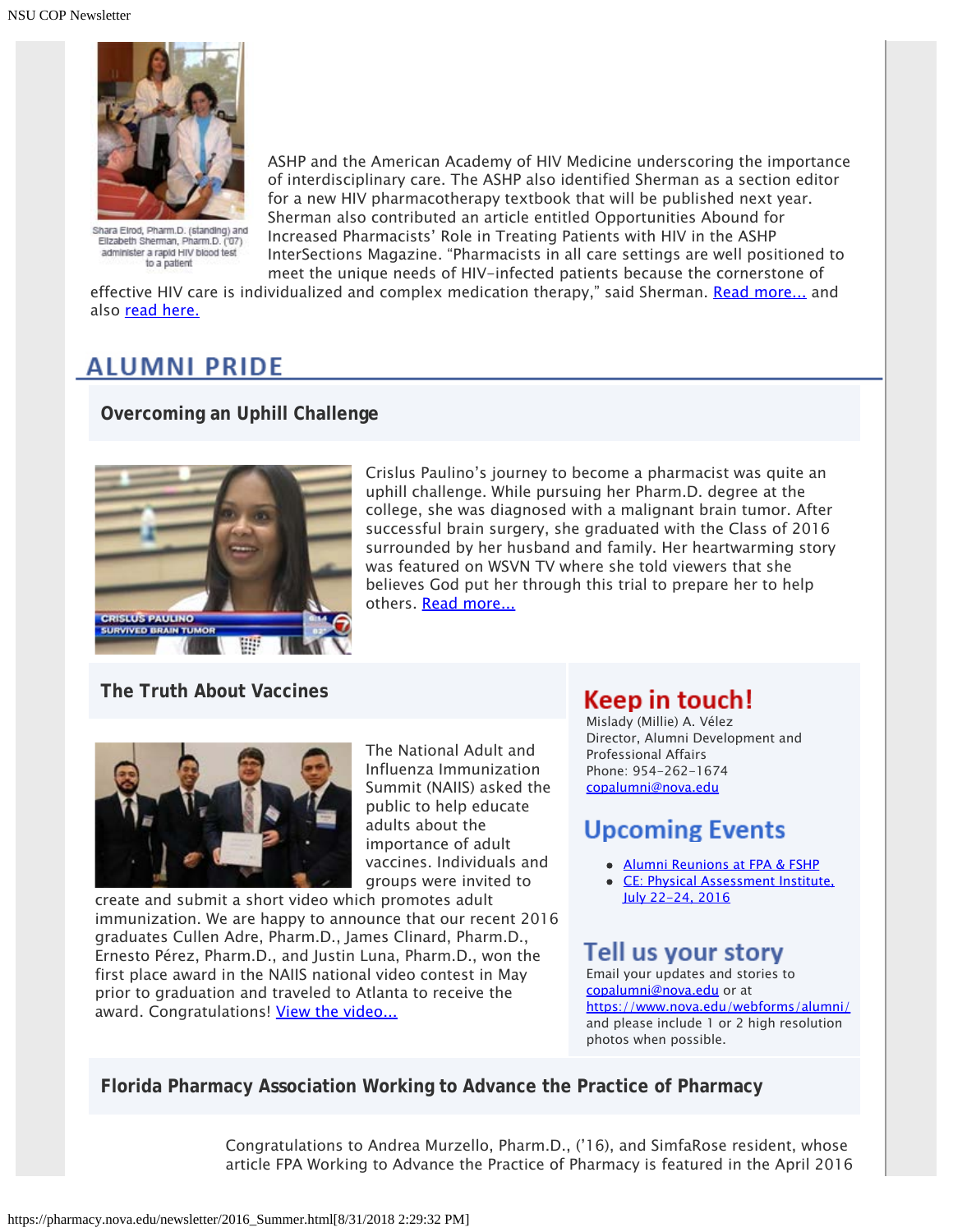

#### **Alumni Awarded Numerous Accolades as Entrepreneur**

issue of Florida Pharmacy Today. [Read more...](http://www.pharmview.com/?page=2016Journals)



Armando Bardisa, Pharm.D., ('97), dean's advisory board member, founded South Miami Pharmacy, (SMP), to improve the quality of life for patients through personalized pharmacy service. Bardisa was a finalist of Ernst & Young's Entrepreneur of the Year for his "excellence and extraordinary success in innovation, financial performance and personal commitment to businesses and communities." SMP was also featured as one of the 2016 Best

Places to Work, awarded "Highest in Customer Satisfaction" among drugstores by J.D. Power & Associates, recognized as one of the "Fastest-Growing Private Companies in America" and " Top Companies in Florida" by INC. 5000. [Read more...](http://www.bizjournals.com/southflorida/print-edition/2016/01/01/with-prescriptions-smp-pharmacy-solutions-delivers.html)

#### **2016 FPA Reception**



Carla Luque Rey, Pharm.D. ('94), Dean Deziel and Robert Colosimo, Pharm.D. ('91)

The College hosted its Alumni & Friends reception at the Florida Pharmacy Association annual meeting in July at the Marriott Harbor Beach Resort. Over sixty guests attended including alumni with family and friends, faculty, and students, making this year's reception a huge success. Alumni from the charter class were present to stroll down memory lane and discuss our upcoming Homecoming Alumni Reunion to be held on November 4, 2016, in Fort Lauderdale, in their honor with their classmates, recent graduates, faculty, and Dean Deziel. The event hosted a Shark Plunge Challenge and attendees participated providing valuable donations to the College which will be used to further the mission and vision of the college. Attendees had the opportunity to network with industry professionals and focus on

moving the profession of pharmacy forward.

### **GLOBAL PRIDE**

#### **Inter-professional Medical Mission**

Students from the College participated in an inter-professional medical mission to Sumpango Sacatepéquez, Guatemala, in June with Jose's Hands and the Emmaus Medical Mission. Students worked with Guatemalan and American health care professionals to treat orphaned and malnourished children. Gracias to students Reginald Gyapong, ('18), Camala Murray, ('17), Heidi Pérez Ruiz ('17), Brandi Nichols, ('17), Dean's Ambassador Nour Samra, ('17), and Dean's Ambassador Julian Lamptey, ('18), for their service to this important mission.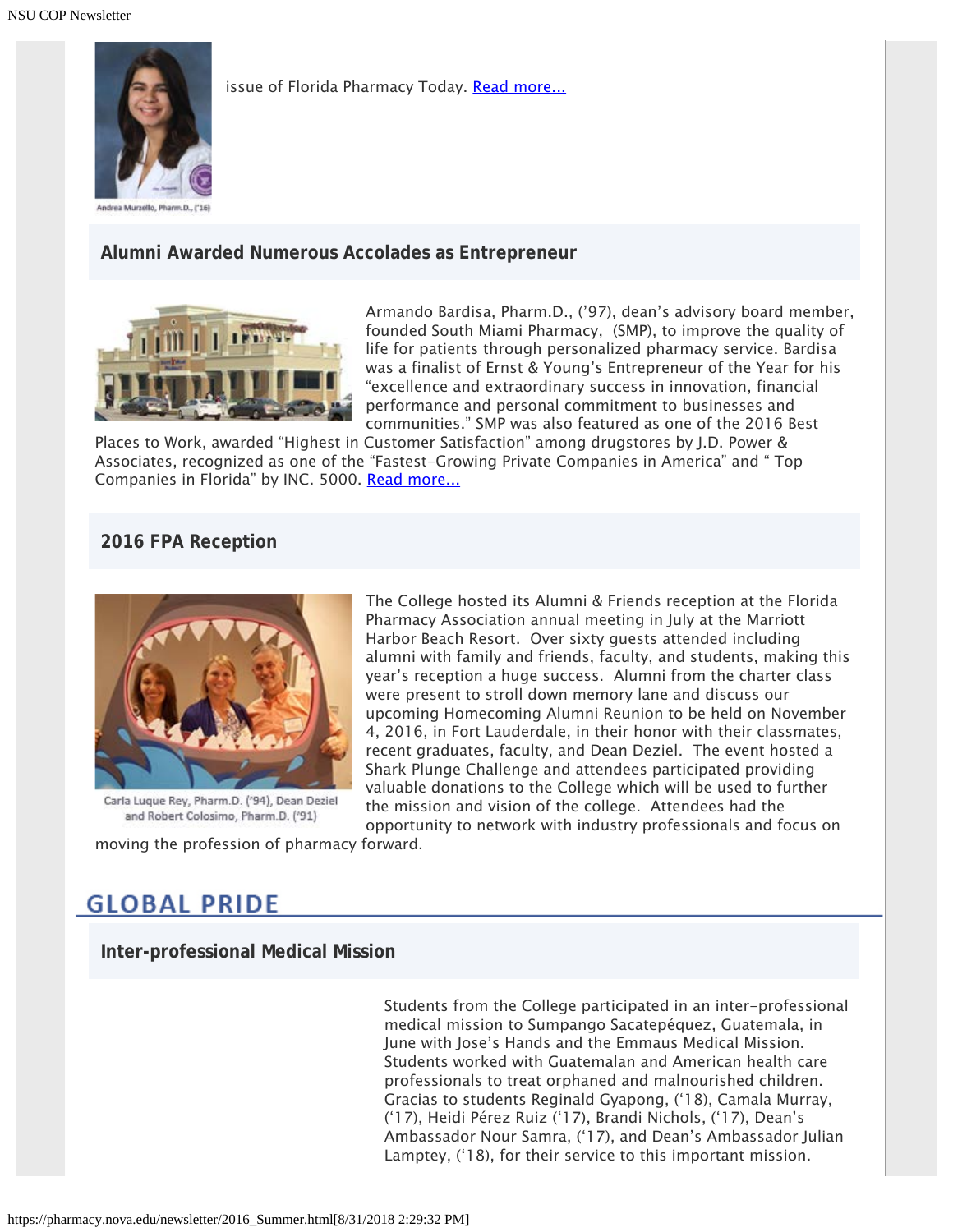

#### **Saludos Desde España!**



Twenty-seven students and two faculty members participated in this year's Travel Study Program in June to Spain, an academic program providing pharmacy students the opportunity to learn about new drug development and drug research in different countries around the world. They also toured Madrid, Toledo, Salamanca, and Granada as part of the cultural segment of the trip. The experience was both educational and divertido.

### **NSU PRIDE**

#### **President Hanbury wins Excalibur Award**

NSU President George L. Hanbury II, Ph.D., recently won the Excalibur Award for Broward Business Leader of the Year and is featured in the Sun Sentinel newspaper. [Read more...](https://nsunews.nova.edu/president-hanbury-wins-excalibur-award/)

#### **NSU is proud to launch the public campaign, Realizing Potential!**

The excellence and freedom of a university depend on a sufficient measure of private support by people who believe in it and, indeed, love it. Katherine Graham (First female Fortune 500 CEO in 1972, as CEO of the Washington Post): ". . . While my degree comes with the highest merit, the greatest feeling of accomplishment is realizing that I have made my family proud by achieving my dream of becoming a pharmacist."

"It is with this sense of achievement that I thank NSU for its commitment to education." – Levi Morris, Pharm.D., ('16). [Please visit the website...](https://www.nova.edu/publications/realizingpotential/pharmacy/#)

### **UPCOMING EVENTS**